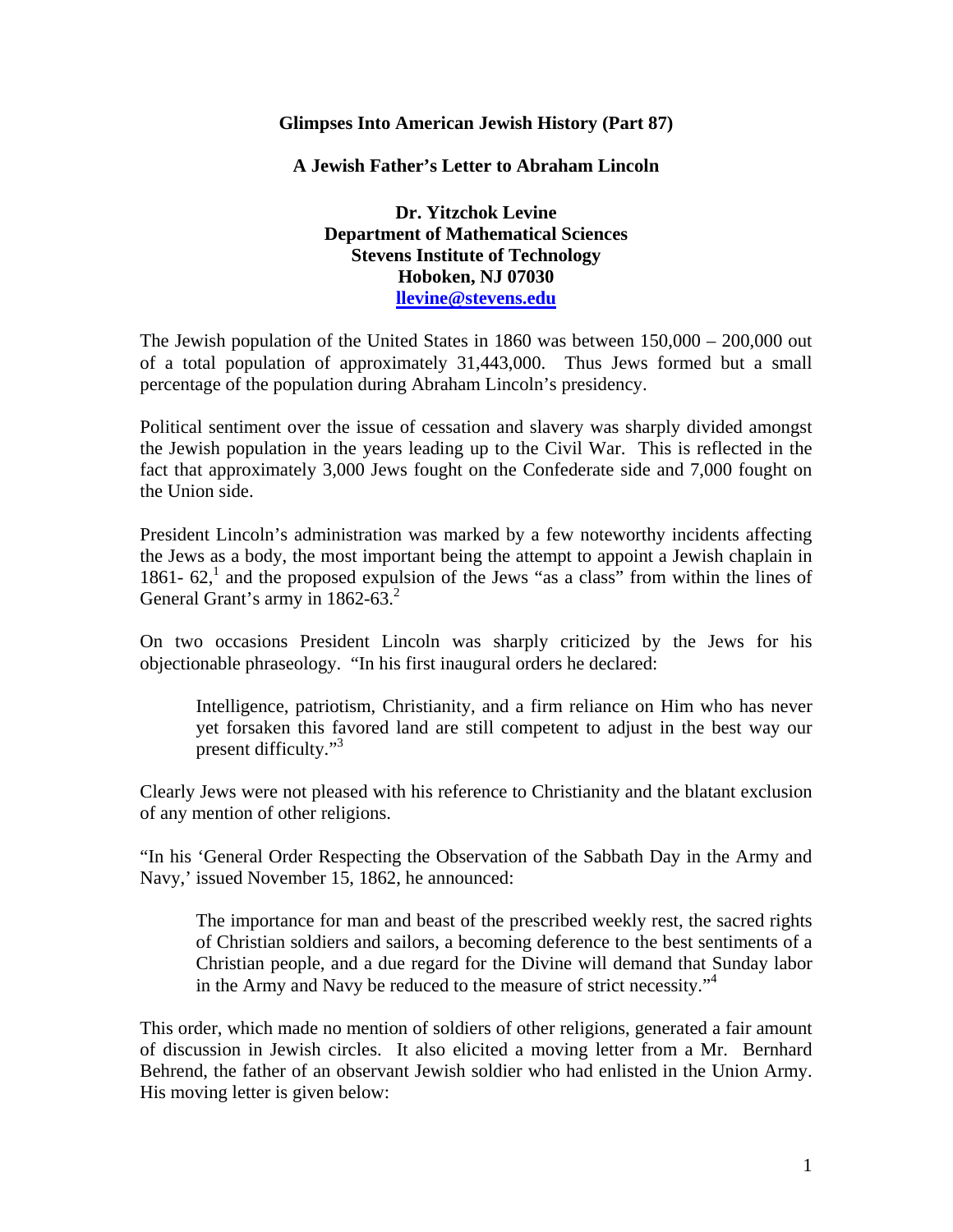## *To His Excellency Abraham Lincoln, the President of the United States5*

By your order of the 16th day of November, 1862, you recommend that the officers and men of the army shall observe the Sabbath and do no work on Sunday, because we are a Christian people. But according to the Declaration of Independence and according to the constitution of the United States, the people of the United States is not a Christian people, but a free, sovereign people with equal rights, and each and every citizen of the United States has the right and liberty to live according to his own consciousness in religious matters, and no one religious denomination, be it a majority or minority of the people, can have a privilege before the other under this our beloved constitution.

Now by the order of your Excellency you give the privilege to those officers and men in the army who by their religious creed do observe the Sunday as a holy day and a day of rest; but you make no provision for those officers and men in the army who do not want to observe the Sunday as a holy day, (as for instance those Christians called the Seventhday Baptists and the Jews, who observe the Saturday as a holy day and a day of rest,) that they may enjoy the same privilege as those who observe the Sunday as a holy day, as well as for the heathen or the so called infidels, who do not want to celebrate either the Sunday or the Saturday as a Sabbath, but choose perhaps some other day as a day of rest.

Now I stand before you as your namesake Abraham stood before G-d Almighty in days of yore, and asked, "Shall not the Judge of all earth do justice?" So I ask your Excellency, the first man and President of all the United States, Shall you not do justice? Shall you not give the same privilege to a minority of the army that you give to the majority of it? I beseech you to make provision, and to proclaim in another order, that also all those in the army who celebrate another day as the Sunday may be allowed to celebrate that day which they think is the right day according to their own conscience; and this will be exactly lawful, as the Constitution of the United States ordains it, and at the same time it will be exactly according to the teaching of the Bible, as recorded in Leviticus xix. 18: "Thou shalt love thy neighbor as thyself."

I gave my consent to my son, who was yet a minor that he should enlist in the United States army; I thought it was his duty, and I gave him my advice to fulfill his duty as a good citizen, and he has done so. At the same time I taught him also to observe the Sabbath on Saturday, when it would not hinder him from fulfilling his duty in the army. Now I do not want that he shall be dragged either to the stake or the church to observe the Sunday as a Sabbath. Your Excellency will observe in this my writing that I am not very well versed in the English language, and if there should be found a word which is not right, pardon it, and never such a word shall be construed so as if I would offend your Excellency or the people; for I love my country, the Constitution, and the Union, and I try to be always a loyal citizen.

I remain, respectfully, your most obedient servant and fellow citizen,

**B. BEHREND**  Narrowsburg, Sullivan Co. N.Y. Dec. 4, 1862